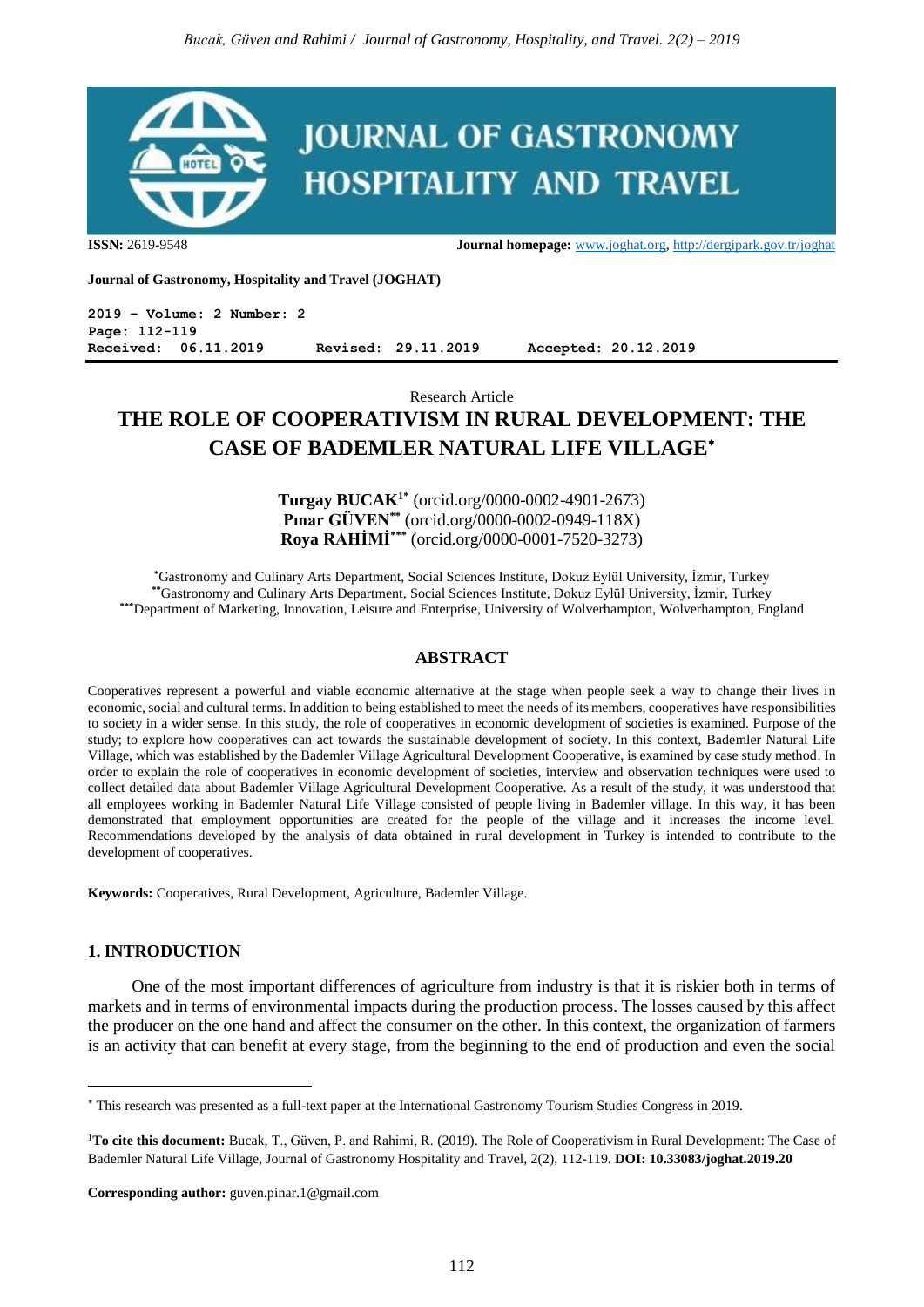life of producers. Being an agricultural country, Turkey is increasing the importance of agricultural cooperatives. Especially for the villagers living in rural areas and having difficulty in adapting to the conditions of the market economy, cooperatives are an important institution (Şahin et al., 2013; Semerci, 2015). As people-oriented enterprises, cooperatives also have the potential to create significant employment.

Although there are some studies explaining the social and economic effects of cooperatives as a result of the literature review, a very limited study has been found on the concretization of these effects in the society in line with the projects realized by cooperatives.

In this study, the importance of rural development for the countries is given first. Then cooperatives and the principles of cooperatives are defined. The past contributions to economic development are briefly evaluated. In addition, these contributions are at present needs and priorities in Turkey emphasized how they are related.

In the findings section; General information about Bademler Village Agricultural Development Cooperative is shared in accordance with literature researches, interviews and observations. The establishment process, structure and contribution of Bademler Natural Life Village to rural development are examined.

In the conclusion, the effects of cooperatives on rural development are examined by making comparisons with previous studies. Bademler Village Agricultural Development Cooperative's future projects and potential contributions to the region are proposed.

#### **1.1. RURAL DEVELOPMENT**

Rural development activities to date, increasing the income and welfare of the people living in rural areas, contributing to their social and cultural development, reducing the differences between rural and urban self-sustaining in rural areas to create sustainable economic and social units and rural life level of urban life level to make it more contemporary (Kuşat, 2014). Rural development and economic development are used very closely. Rural development is a strategy and agricultural policy in general in order to improve the social and economic life of people living in rural areas. Basic elements of rural development; increasing per capita national income, changing the efficiency and amount of production factors, increasing the share of industry and service sector in national income and exports (Erdönmez, 2005).

Agricultural cooperatives play a very important role in rural development. Because, one of the most important ways to increase agricultural production, to obtain quality products and to increase the level of life of those engaged in agriculture is to organize the producers effectively. Although numerically it operates in various areas of agricultural cooperatives 4-5 million partner in Turkey who are not as effective as it is in western countries (Yılmaz and Gül, 2010; Kuşat, 2014).

Today, reduce unemployment, which is one of the most important problems in Turkey, thus ensuring rural development and rural-urban migration is possible with prevention. The existence and development of agricultural cooperatives that will ensure the development of rural areas are decisive in preventing this migration (Tan and Karaönder, 2013).

#### **1.2. DESCRIPTION AND PRINCIPLES OF COOPERATIVITY**

Cooperatives can be divided into five main sections. These are production, consumption, credit and building cooperatives. Production cooperatives consist of people who come together to produce jointly. There are agricultural cooperatives, industrial production cooperatives, labor cooperatives, sales cooperatives. Consumption cooperative is the type of cooperative established by consumers to meet the needs of consumers in a cheaper way. Credit cooperatives were established to provide credit to its partners and the market. Building cooperatives are cooperatives established to meet the needs of partners such as housing or workplace at lower cost. Other cooperatives include transportation, training and pharmaceutical cooperatives (Çetin, 2009; Koçtürk, 2006).

In 1995, the International Cooperative Alliance (ICA), the top organization representing global cooperatives, defined the cooperative as follows: an autonomous unity and a democratic unity of individuals who voluntarily unite to fulfill their common economic, social and cultural needs, is controlled. In this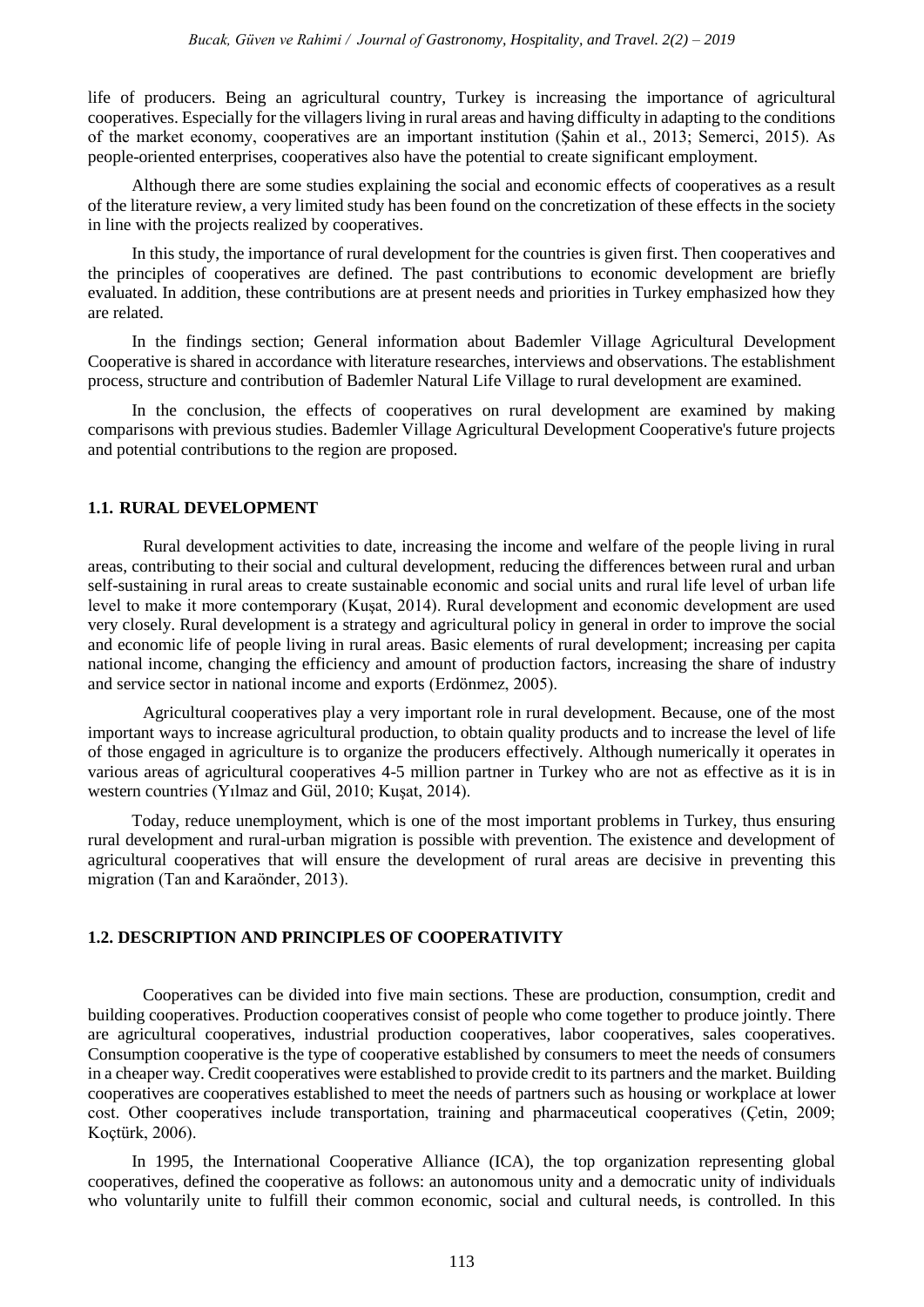definition, as the core values of cooperatives; self-help, self-responsibility, democracy, equality, justice, honesty and solidarity (Can and Sakarya, 2012; ICA, 2012).

ICA has adopted the cooperative identity, including the definition of the cooperative, the values of the cooperatives and the seven cooperative principles described below. These principles are as follows: (Çetin, 2009)

- Voluntary and Free Access
- Democratic Control of the Partner
- Partner's Economic Participation
- Autonomy and Independence
- Education, Training and Information
- Cooperation between cooperatives
- Social Responsibility Principle

#### **2. MATERIALS AND METHODS**

The study was examined with a case study of qualitative research methods. Case study; a detailed examination of an event (or a small number of events) by any suitable method. The reason for choosing this method is to have a deep understanding of the research by considering the natural environment of the research area (Punch and Oancea, 2014).

Bademler Agricultural Development Cooperative was chosen as the research area. Bademler Natural Life Village is located in the town of Seferihisar in Izmir province in western Turkey. In this context, information about the establishment, historical development and members of the cooperative was obtained through an in-depth interview with the chairman of the cooperative. The reason for choosing an in-depth interview is that this method is a data collection technique that covers all aspects of the subject under investigation and allows detailed answers with open-ended questions (Tekin, 2006). Bademler Natural Life Village was selected because it is the first ecological village built in Turkey. In addition, within the framework of Bademler Natural Life Village established within the cooperative, the details of the interviews were made and the data was tried to be used by using observation technique. The reason for the use of observation technique is that if the observation focuses on individual or group behaviors during the normal course of life, the data obtained are closer to reality (Altunışık et al., 2005).

#### **3. RESULTS**

In order to obtain information about Bademler Village Agricultural Development Cooperative, Mehmet Sever, head of Bademler Village Agricultural Development Cooperative, is the main data source. We interviewed face-to-face and asked semi-structured questions to Mehmet Sever. Furthermore, the following findings were obtained by observing the activities carried out throughout the cooperative.

#### **Could you tell us about the development of Bademler Agricultural Development Cooperative from its establishment to the present?**

Bademler Agricultural Development Cooperative was established in 1962, it is one of Turkey's oldest cooperative. There are 7 founding members. As Bademler Agricultural Development Cooperative, we united around the project of creating an ecological village in order to deliver healthy and reliable products produced by local producers to the consumers. In 2015, in the workshop held to support local development of Izmir Metropolitan Municipality, we talked to Aziz Kocaoğlu, the former mayor of Izmir Metropolitan Municipality, and the establishment of the Natural Life Village was started.

Bademler Natural Life Village which we established as a result of our project is located on an area of 365 decares. 4-5% of this area consists of administrative and accommodation areas, warehouses, common areas, restaurant, cafeteria, Avlu Market, multi-purpose meeting room. The 95% area is production areas. 10%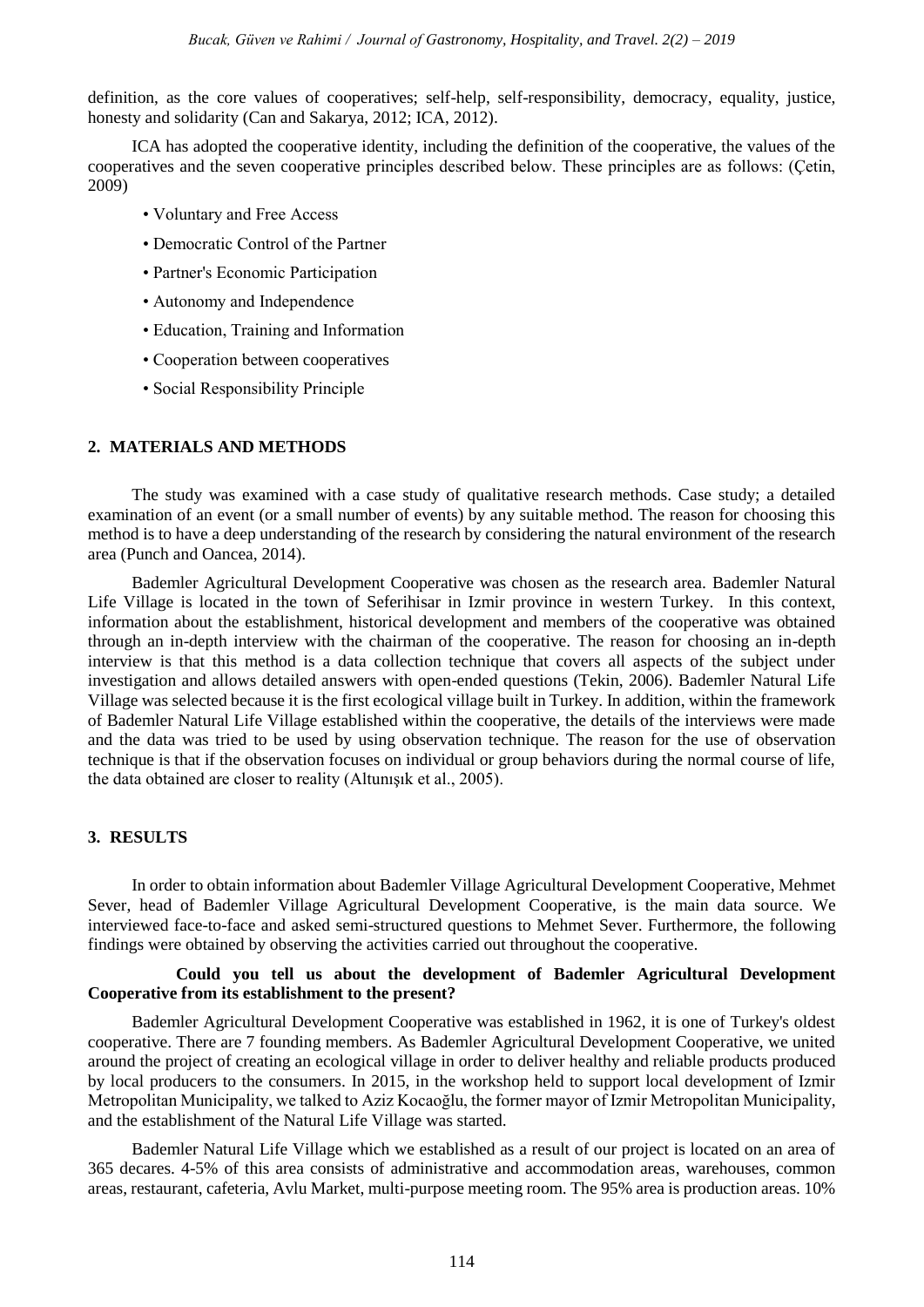of this consists of olive trees, 60% consists of fruit trees, vegetable production areas and the remaining part consists of greenhouses.

## **Can you give us information about your activities in Bademler Natural Life Village?**

In the kitchen in our administrative building, we provide food service to our employees with the vegetables we produce in our cooperative. The cafeteria serves outside guests. There is also a separate restaurant for guests who come to stay. All of the dishes in these kitchens are prepared with the vegetables we produce in our cooperative. The products that we can not produce we offer to our guests by supplying from other cooperatives. In our multi-purpose meeting room, we provide various trainings to the local people. Our Courtyard Market are realizing the sales of the products we brought from other cooperatives in Turkey. There are various workshops where we organize trainings for our guests coming for accommodation.

# **How many members of Bademler Agricultural Development Cooperative are there and which products are produced?**

Bademler Agricultural Development Cooperative has 252 partners. However, not all members are producers. Since the first time Bademler Agricultural Development Cooperative was established, olive oil production is realized by processing the olives that we provide from the olive producers of Bademler village and olive trees in the land of our cooperative. We also produce products from our fruit trees, lavender garden, honey beehives and wine grapes. In addition, there are greenhouses where we produce seasonal flowers.

# **Can you explain the characteristics of your employees in Bademler Natural Life Village and the criteria for choosing them?**

Our employees in Bademler Natural Life Village consist of people living in Bademler village. The people who provide training in the workshops are employed from Izmir Metropolitan Municipality Vocational Factory. Our Food Engineer, who provides training in the Food Workshop, works with us full time and is responsible for the control of our restaurants.

# **Can you describe your target audience for Bademler Natural Life Village?**

Obviously, we are open to customers from all walks of life, we do not have any criteria. However, one of our goals is to ensure that the young generation, who is committed to urban life, actually understands the importance of conservation and maintenance of natural resources. For this reason, we want young people to come and live the life in Bademler Natural Life Village. Our guests coming from abroad are not interested in staying here, but because they are curious about the operation here. The highest interest in Bademler Natural Life Village comes from families.

# **What are the factors that you consider in the selection of the products you sell in Bademler Natural Life Village?**

All of the products we sell in the Courtyard Market are the products we obtain from other cooperatives. We prefer products with production permission from the Ministry of Food, Agriculture and Livestock. However, our only main criterion is that the products come from cooperatives and are hand-made, reliable and quality products**.**

# **Could you give us information about the projects you want to carry out in the future as Bademler Agricultural Development Cooperative?**

The main project we are planning for the future is to ensure the active continuation of the cooperative during the current economic crisis.

We have a big project that we are currently carrying out. As Bademler Agricultural Cooperative, one of our main expenses is energy. In order to solve this problem, we established an energy cooperative to utilize solar energy. When we complete this project, our 20-25 years of energy will be free of charge.

# **Are there any institutions and organizations that support you in bringing Bademler Natural Life Village to its current position?**

Thanks to Aziz Kocaoğlu, former mayor of İzmir Metropolitan Municipality, we have actively implemented Bademler Natural Life Village. We are in contact with Urla and Seferihisar municipalities. Izmir Chamber of Commerce has also helped us to realize our projects.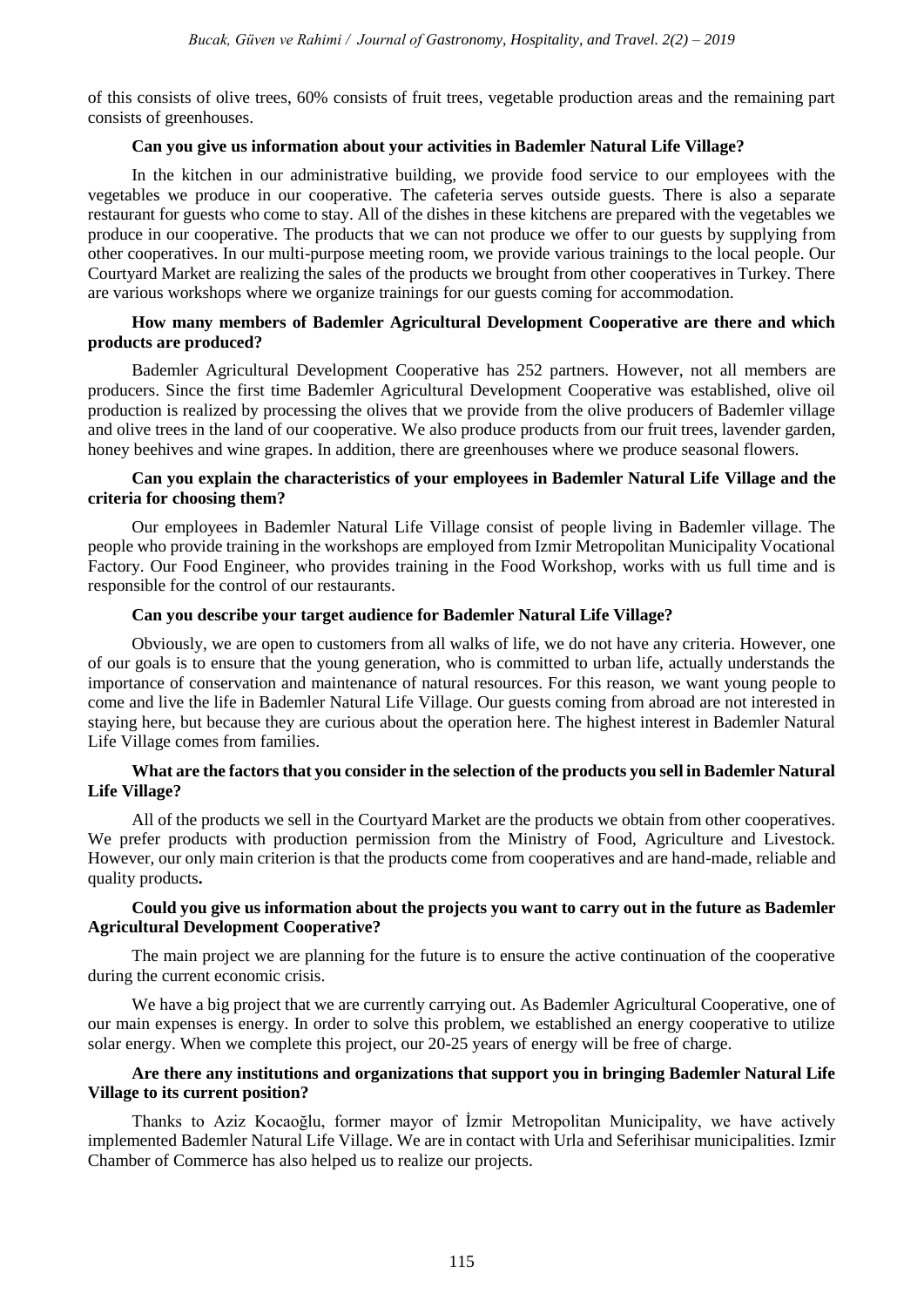#### **Picture 1. Bademler Natural Life Village Houses**



Apart from the findings reached after a face-to-face meeting with the President of Bademler Agricultural Development Cooperative Mehmet Sever, the general functioning of Bademler Natural Life Village was observed. The houses built for the accommodation of the guests coming to Bademler Natural Life Village are constructed of wood materials compatible with nature as shown in Figure 1.

# **Picture 2. Products Processed in Food Workshop**



The kitchen was prepared for the guests staying in the accommodation. In the menu created for the guests, it is observed that the local dishes are mostly local to Aegean Region. The employees of the Bademler Agricultural Development Cooperative operate in the kitchen where they collect products from the gardens of the cooperative and which are reserved for the use of the employees in the cooperative building.

#### **Picture 3. Bademler Natural Village Cafeteria Menu**

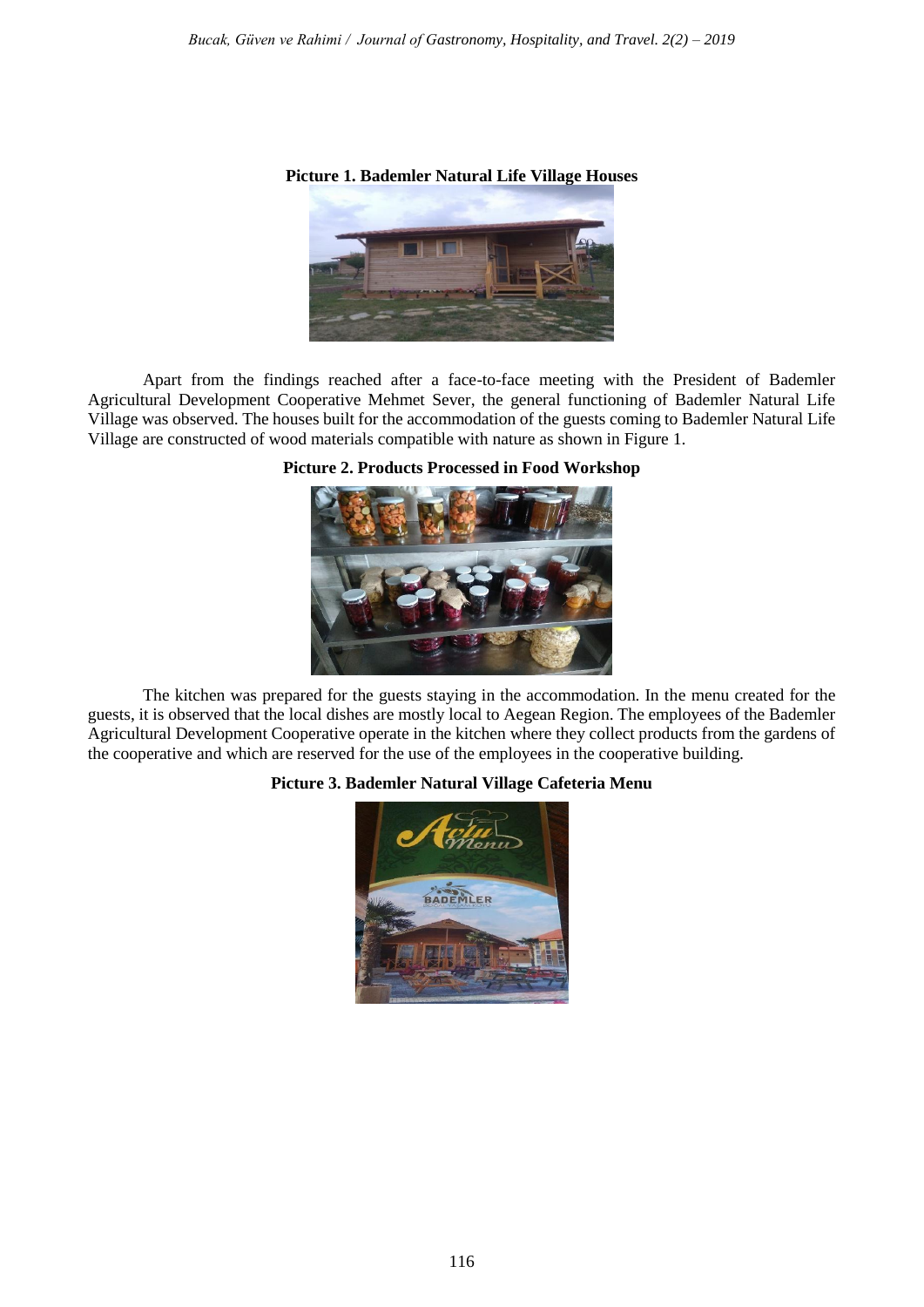

**Picture 4. Drinks in Bademler Natural Life Village Cafeteria Menu**

The cafeteria menu serving the guests of Bademler Natural Life Village was examined. It is noteworthy that there is no carbonated beverage in the menu. It was seen that the service staff working in the cafeteria were not experienced and therefore there were some disruptions in service to the guests.

# **4. CONCLUSION**

Bademler Natural Life Village project has come to the fore because of the first ecological village established in Turkey. One of the contributions of the project is that it has created employment for Bademler village. All the employees of Bademler Natural Life Village live in Bademler village. It is also a social facility which is in high demand for the Aegean region. On weekends, it provides accommodation especially for people who want to get away from city life. Thus, a potential for Bademler village has been created for rural tourism. The positive effects of Bademler Natural Life Village in improving the income and welfare of the people living in the village of Bademler and the better utilization of agricultural products have been demonstrated with this study.

In this study, which was done with the work of Sahin and colleagues made similar results with all the Development of Agricultural Cooperatives in Turkey was obtained. Not all members of Bademler Agricultural Development Cooperative are farmers. There are also employees in different sectors. This is evaluated in a positive direction. In this way, it is ensured that agricultural cooperatives constitute an agenda in other sectors.

The fields in producing products sales share of 40% and a share of 0.8% includes ornamental plants in the Development of Agricultural Cooperatives in Turkey is situated in the shares perform. Production in different areas also constitutes an important potential for Bademler village in terms of rural development. It not only realizes plant sales to the visitors coming from the production of ornamental plants, but also uses the products obtained by agriculture within the cooperative and provides economic development with the sale. This case serves as an example for other cooperatives in Turkey. The variety of products consumed and offered to the customers in Bademler Natural Life Village and being presented to the customers in a fresh way from field to table philosophy contribute to the recognition and preference of the region in gastronomic sense.

All employees of Bademler Natural Life Village also live in Bademler village. In parallel with Torun's work in 2013, creating a source of employment in rural areas creates an important factor in preventing rural migration. The creation of non-agricultural employment in rural areas prevents hidden unemployment. In this context, thanks to Bademler Natural Life Village, an important source of employment was provided to the people of Bademler village.

Since Bademler Natural Life Village is a one-year project, its benefits will be revealed more clearly in the future. For example; Terin and his friends in the study of the Central Development of the Kirklareli Erikler Village Agricultural Development Cooperative member of the dairy cattle producers 60.5% emphasized that the cooperative has an important contribution to the development of dairy cattle. Cooperatives are an important tool for the economic and social development of rural areas thanks to the economic advantages they provide to their members.

The importance of the cooperative members' share in the continuation of the activities of the cooperative is demonstrated in this study. Bademler Agricultural Development Cooperative has been achieved with the support of its members during the periods when the cooperative has problems. In the study conducted by Ünal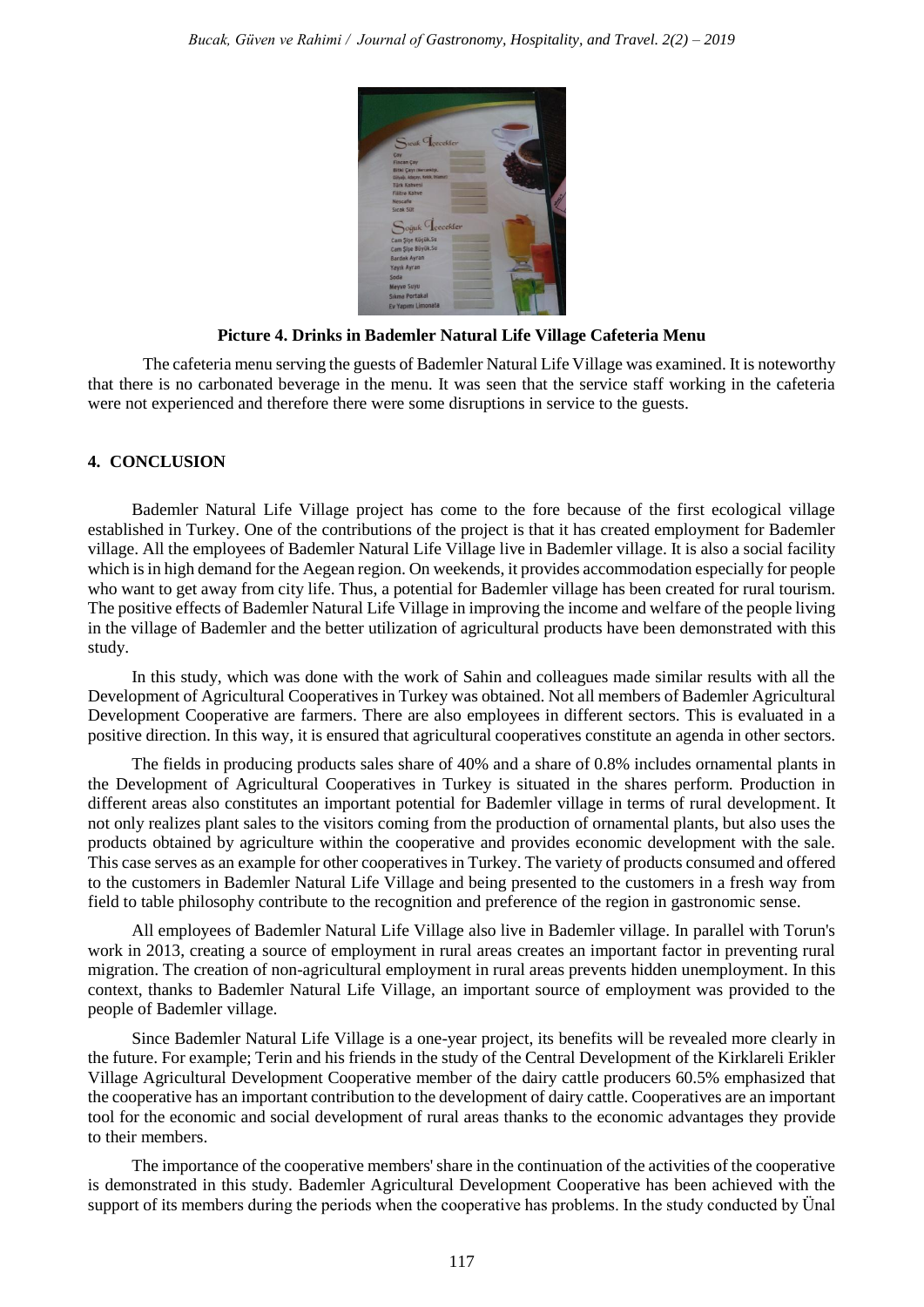and Yercan to the Fisheries Cooperatives, it was stated that the fishery cooperatives could not achieve the desired activity since 1940s due to reasons such as lack of support and incentives, lack of cooperative training and solidarity, mismanagement and wrong plans during the establishment of cooperatives. The importance of cooperative management and organization with members is better understood at this point. His Turkey Sahin et al Cooperative to shareholders in Being and Cooperatives When Success Factors Affecting Analysis of his work to investigate the effective factors in the cooperative partner with the highest average with propositions 'We are increasing our economic strength by acting together' has been. As a model of sustainable organization, it is seen that cooperatives create economic, social and political power by creating awareness of acting together. Turkey has used them in rural areas can be evaluated by means of cooperative potentials and contribute to rural tourism.

One of the limitation of the study is; the aim is to make interviews with only one person who has knowledge about the establishment, development and activities of the Bademler Agricultural Development Cooperative and to improve the work in line with this information. Also Bademler Natural Life Village forming the subject of the study, comparisons could not be made because it is unique in Turkey.

According to the research, some suggestions can be made to Bademler Agricultural Development Cooperative:

- Festivals that can contribute to gastronomic tourism can be organized in different concepts. In this way, Bademler Natural Life Village can be recognized in a wider area.

- Areas where local food can be purchased and tasted can be created.

- Highlighting the specific tastes of the Aegean region and Bademler village can enable guests coming from outside the Aegean region to prefer Bademler Natural Life Village as a gastronomic point.

For further studies, the following recommendations may be made to the researchers:

- In this study, Bademler Agricultural Development Cooperative was investigated using qualitative research methods. Subsequent studies may apply quantitative research methods.

-The study was carried out with Bademler Agricultural Development Cooperative. Other studies of Izmir, in the Aegean region and Turkey made some.

# **REFERENCES**

- **A**ltunışık, R., Coşkun, R., Bayraktaroğlu, S. and Yıldırım, E. (2005). Research Methods in Social Sciences, Sakarya Bookstore,p. 19
- Can, M. F. and Sakarya, E. (2012). World and historical development of agriculture and livestock cooperatives in Turkey and economic importance of the current situation, Journal of Veterinary Medical Association, 83(1): 27-36.
- Çetin, H. (2009) A General Evaluation on the Social, Economic and Democratic Effects of Cooperatives in the Development Process. Journal of Entrepreneurship and Development, Volume: 4, Issue: 4.- ICA, International Cooperative Alliance, The Cooperative Identity (1995). Vol.88. No.4.
- Erdönmez, C. (2005). Köykent: A Positive and Negative Aspect Rural Development Project Analysis, Journal of Süleyman Demirel University Faculty of Forestry , Series: A, Issue 2: 35-51.
- ICA, International Co-operative Alliance Report and Accounts (2012)[.https://www.ica.coop/sites/default/files/publication-files/ica-annual-report-and-accounts-2012-](https://www.ica.coop/sites/default/files/publication-files/ica-annual-report-and-accounts-2012-277091096.pdf) [277091096.pdf](https://www.ica.coop/sites/default/files/publication-files/ica-annual-report-and-accounts-2012-277091096.pdf) (Date of Access: 20.08.2019).
- Punch, K.F. and Oacea, A. (2014). Introduction to Research Methods in Education. Thousand Oaks, CA: Sage Publications.
- [https://books.google.com.tr/books?hl=tr&lr=&id=sPSICwAAQBAJ&oi=fnd&pg=PP1&dq=Punch+and+Oan](https://books.google.com.tr/books?hl=tr&lr=&id=sPSICwAAQBAJ&oi=fnd&pg=PP1&dq=Punch+and+Oancea,+2014&ots=9w4k76pmne&sig=yfu2h0IDlOqQf6rpiJ8Loo0jJLY&redir_esc=y#v=onepage&q=Punch%20and%20Oancea%2C%202014&f=false) [cea,+2014&ots=9w4k76pmne&sig=yfu2h0IDlOqQf6rpiJ8Loo0jJLY&redir\\_esc=y#v=onepage&q=Pu](https://books.google.com.tr/books?hl=tr&lr=&id=sPSICwAAQBAJ&oi=fnd&pg=PP1&dq=Punch+and+Oancea,+2014&ots=9w4k76pmne&sig=yfu2h0IDlOqQf6rpiJ8Loo0jJLY&redir_esc=y#v=onepage&q=Punch%20and%20Oancea%2C%202014&f=false) [nch%20and%20Oancea%2C%202014&f=false](https://books.google.com.tr/books?hl=tr&lr=&id=sPSICwAAQBAJ&oi=fnd&pg=PP1&dq=Punch+and+Oancea,+2014&ots=9w4k76pmne&sig=yfu2h0IDlOqQf6rpiJ8Loo0jJLY&redir_esc=y#v=onepage&q=Punch%20and%20Oancea%2C%202014&f=false) (Date of Access: 15.10.2019)
- Kuşat, N. (2014). An Alternative Rural Tourism for Sustainable Rural Development and Applicability in Turkey Economic and Social Studies Journal, Volume 10, Year 10, Number 2.